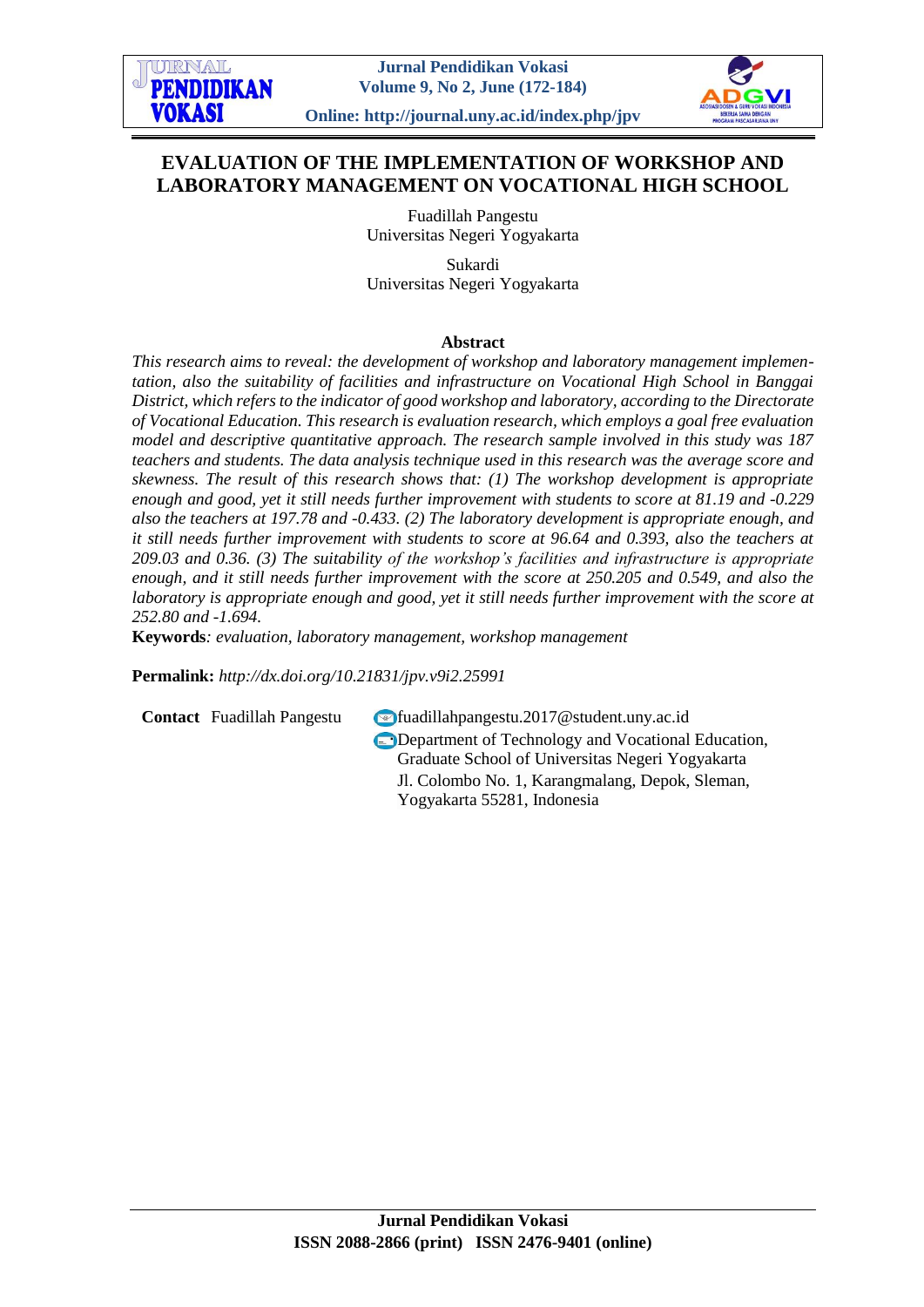#### **INTRODUCTION**

Education for a country is a quite significant matter in improving human resources to be able to compete with other countries. Fitriani (2014, p. 153) defines education is an inseparable part of national development, and it is the main element in national development. Article 3 of Law of Republic of Indonesia No. 20 of 2003 states that national education is aimed at enhancing ability and building a respected nation's character and civilization in accordance to enlighten the lives of the nation, and to develop students' potency in order to be religious human and believe in God the Almighty, having noble character, having high intelligence, being capable-creative, independent, and to become democratic and responsible citizens. Education is one of the ways to achieve prosperity in a developing country and to create a better society. According to Suyanta et al. (2018, p. 1), education is one of the factors that support the development of a country to develop and build its society to be better through education.

One of the ways to create a better society in Indonesia is through education system applied on Vocational High School, which is ruled in the Regulation of the Minister of Education and Culture No. 34 of 2018 stating that Vocational High School is a formal education on the secondary level of education that carries on the vocational program. According to Martono, Saputro, Wahyono, Laksono, and Isnantyo (2018, p. 2), education is one of the factors that support the development of a country to develop and build its society to be better through education*.* Estriyanto, Kersten, Pardjono, and Sofyan (2017, p. 28) also claim that the Vocational High School is a workoriented education at the secondary level of education in the national education system. The graduates of Vocational High School are skill-ready workers who have capabilities of success since its education program are measured from the employment acceptance level in its relation to industries or world of work.

Vocational education is a part of Technical and Vocational Education Training (TVET). Yasin, Nordin, Rahim, and Yunus (2014, p. 28) define vocational education is education that provides individuals with specific skills for a particular job field. TVET is aimed at preparing skill-ready workers, having

entrepreneur skills, and competitive based on the vocational skills that have been chosen with the needs of industries world. TVET also has the same definition in preparing skill-ready workers in order to work in the workplace. Hadi, Hassan, Razzaq, and Mustafa (2015, p. 1163) also claim that Technical and Vocational Education Training (TVET) plays a role in producing workers with reflexes that allow them to interact with job duties in the organization of the workplace. The students' skills in Vocational High School must balance with the needs of the business or industry world. The unbalance amount of the needs in business or industries world can cause unemployment since there is an inequality of the skills owned by the students with the business or industries world. Based on the data provided by the Central *Bureau* of *Statistics* of Banggai district in 2018, there are 1,440 secondary-level school graduates, in which the vocational high school graduates are dominant. The standard competency for Vocational High School/Vocational *Madrasah Aliyah* graduates in Indonesia is adopted from the aim of national education, and the graduates profile in graduate area competence. Vocational High School/Vocational *Madrasah Aliyah* in Indonesia has a purpose as a vocational institution in Indonesia in preparing skillful workers who have skills based on the needs of business or industries world.

VHS or TVET has the purpose of building someone to have vocational skills in accordance to enable him or her to work in business or industries world and to develop the economic growth both private and national economy. Slamet (2010, p. 107) states that vocational education is one of the institutions to prepare the workers in the industry. Technical and Vocational Education and Training (TVET) plays a crucial role in transforming economies by providing a skilled human resource (Baryamureeba & Karukuza, 2014, p. 7). Vocational skills that have been gained by the students in VHS or TVET will make them have an important role in coping with some challenges to achieve sustainable economic development. Majumdar (2012, p. 1) claims that TVET can play an instrumental role in developing a new generation of individuals who will face the challenge of achieving sustainable socio-economic development.

Entering the new era of Industry 4.0, the students of Vocational High School are expect-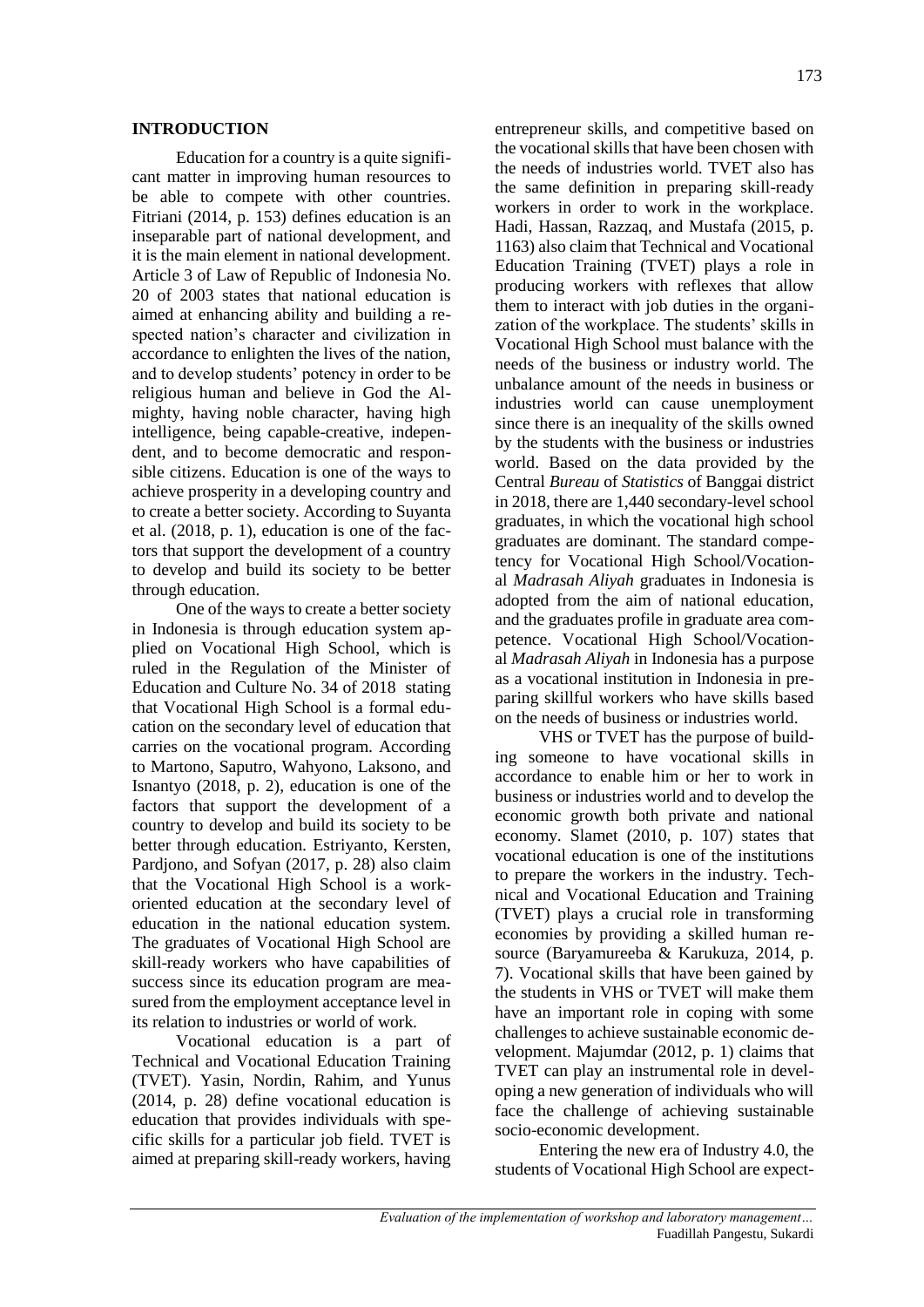ed to have skills in which they are ready for the change. The vision of Industry 4.0 is to bring some new approaches, methodologies, and technologies. The vision of Industry 4.0 will bring not only new approaches but also the methodologies and technologies (Benešová & Tupa, 2017, p. 2195). For vocational education in Indonesia in coping with Industry 4.0, the concept of competency has been converted into a capability that enables VHS graduates to have skills which suitable for the needs of new business or industries world. Samani (2018, p. 45) also has the same opinion about it. In coping with the industrial era 4.0, the concept of competency in vocational education must be converted into the capability to enable graduates to engage with the latest work patterns. In industrial revolution 4.0, the graduates are demanded to have more than one vocational skill. Dwiyanti, Ana, and Widianingsih (2018, p. 98) also state that in disruption and industry revolution 4.0 era, more skills must be mastered by them, such as social skills.

Industry 4.0 also expects the good and appropriate supporting curriculum for Vocational High School in which it is used for improving the suitable vocational skill that enables the graduates to work in industries or business world. In coping with Industry 4.0, the curriculum of Vocational High School has to be revised to adjust with the students' skills and the business and industries world. Janis and Alias (2017, p. 1052) also state that Vocational Education and Training (TVET) educators improvise the TVET curriculum structure with the aim of producing the technical graduates that are capable of working in the Industry 4.0 work environment. The curriculum in the vocational field should concern the needs of Industry 4.0. According to Durmus and Dağlı (2017, p. 1), curriculums need to be refreshed so that they can be integrated into the Philosophy of Industry 4.0 of the Vocational School laboratories.

The purpose of vocational education is to give students some provisions of good vocational skills and build them to be skill-ready workers or entrepreneurs. Practicing skills in laboratory and workshop is the media for students to understand and strengthen their lesson materials; it is also aimed to develop students' work orientation. The insufficient condition of laboratory and workshop is one factor that triggers to students' lack of curiosity and orienta-

tion toward their work orientation (Syafrudie, 2016, p. 163). Facilities and infrastructures of Vocational High School in Indonesia have been ruled on the Regulation of the Minister of National Education No. 40 of 2008, about facilities and infrastructures to support the teaching-learning activity. Sajidan, Baedhowi, Triyanto, Totalia, and Masykuri (2018, p. 60) also claim that those factors would be the main guard of the teaching-learning process, especially for laboratory and workshop that has modern equipment and facilities based on the demand for science and technology development. The graduates of vocational high school (VHS) or TVET are trained to have good skills and training in a workshop or laboratory. According to Bakri and Zakaria (2018, p. 153), under TVET education, the graduates will undergo several skills and technical training in either laboratories or workshops. A laboratory or workshop has a different quality in which they can disturb the learning process, so the policymaker must cooperate with the industries party. Oviawe, Uwameiye, and Uddin (2017, p. 7) also state that TVET educational institutions must collaborate with the industry towards bridging the skill gap. The quality of vocational education can be seen from the effectiveness of all education systems; class, workshop, and laboratory. Referred to Lucas, Spencer, and Claxton (2012, p. 13), it is stated that the effectiveness of all education systems depends critically on the quality of teaching and learning in the classrooms, workshops, laboratories, and other spaces in which education takes place.

Substantially, Vocational High School is one of the education institutions aimed to prepare skill-ready graduates, having entrepreneur skill, intelligent, competitive, having nation identity, and capable to develop local wisdom and also to be able to compete in the global market (Sajidan et al., 2018, p. 1). A workshop or laboratory is a place that provides a simulation atmosphere for students to implement their theory that they have learned into real practice (Ghufron et al., 2018, p. 3). The improvement of skills in laboratories or workshops for students should be relevant to industrial needs. Anindo, Mugambi, and Matula (2016, p. 103) claim that it was also established that the relevance of training equipment influences the acquisition of employable skills. Laboratory or workshop as the primary facility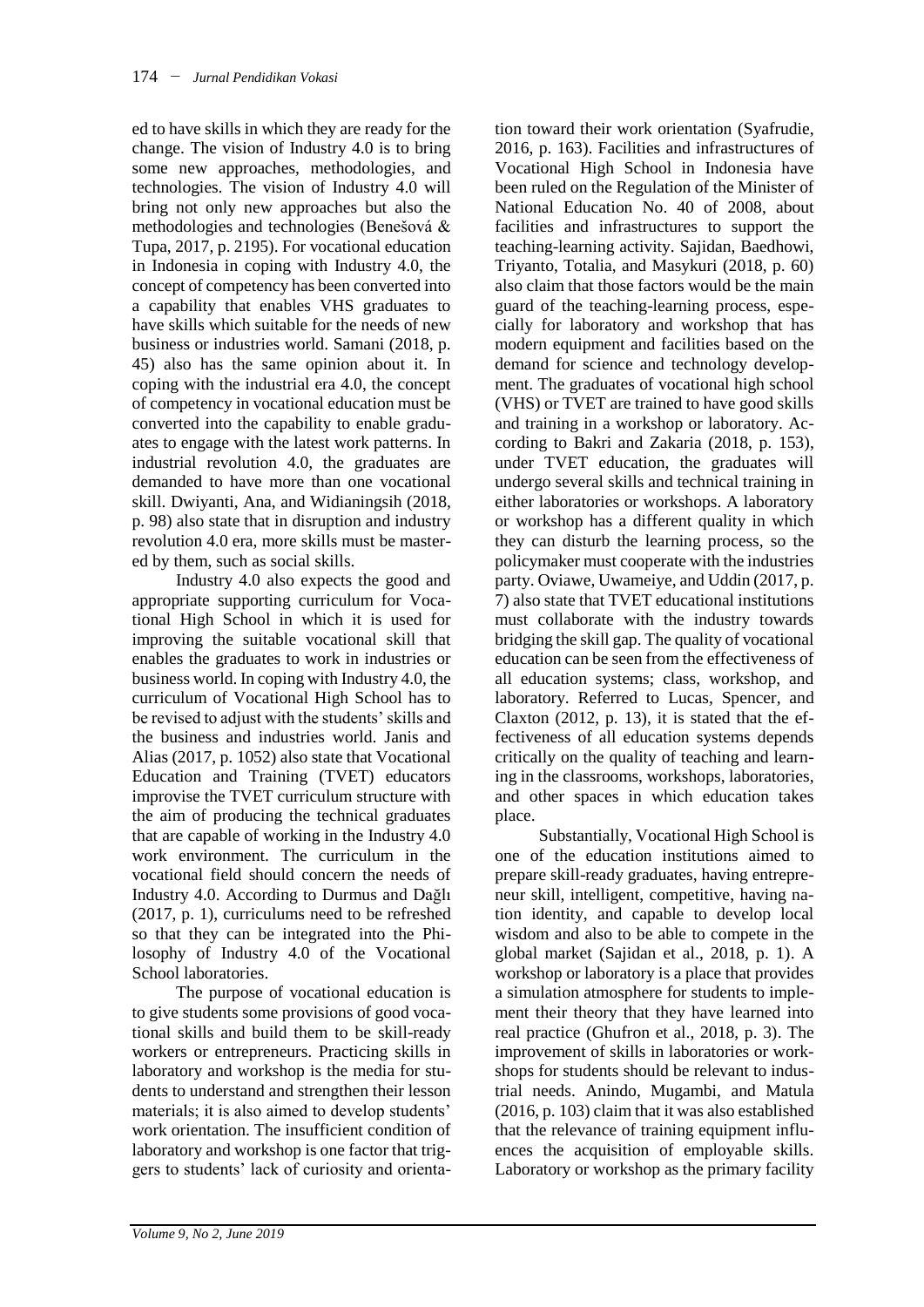for students in transferring their knowledge and skill development. Sharipova and Wesseler (2018, p. 27) conclude that workshops function to transfer some knowledge and to develop some skills or competencies. Laboratory and workshop in vocational education are facilities that form students' competencies. Wijanarka (2011, p. 1) believes that laboratories and workshops on vocational education are the primary facilities in the formation of student competence. Therefore, vocational education has a big role in building students' skills in which it is useful for them to work and to be an entrepreneur. A laboratory or workshop must be free from problems that can cause students or workers to have bad skills. Egbri and Chukwuedo (2013, p. 74) state the same thing that Technical Vocational Education and Training (TVET) is meant to infuse in the learners the appropriate skills needed to be self-employed or be employable, but the problem of ill-equipped laboratories/workshop culminating in poor skill. Workshop and laboratory are useful and important for students to help their teachers in conducting the learning process. Besides, workshop and laboratory is a facility in building a vocational skill based on competency skill needed by industries.

### **RESEARCH METHOD**

This research is evaluation research employing a descriptive quantitative methodological approach. The model of this evaluation research is the goal free evaluation model. The research was conducted in three Vocational High Schools or *Sekolah Menengah Kejuruan* (SMK) in Banggai district; they are SMK Negeri 2 Luwuk, SMK Negeri 1 Toili, and SMK Negeri 1 Moilong. The population of the research was teachers and 363 of 11th-grade students. There were 187 samples from three Vocational High Schools in this research. The teachers and students that become the subjects of the research were determined using proportional random sampling technique. The technique of data collecting used in the research was by distributing a questionnaire to gain data from the teachers and students. Besides, there was an interview to obtain additional information directly from the respondents; they are the teachers/the chief of workshop/the chief of program and students.

### **RESULTS AND DISCUSSION**

The result of the research can be seen by the improvement of workshop and laboratory at some Vocational High School in Banggai district on how far the improvement of implementation conducted in laboratory and workshop based on the standard of Vocational High School Directorate Supervisor. To observe the improvement of laboratory and workshop, the respondents used in the research were teachers and students. Therefore, the data of the research were divided into two, between teacher respondent and student respondent. In this research, there were six indicators used to measure the quality of the workshop and laboratory; namely, as follow practice area, atmosphere, temperature, lighting, maintenance, and work station. Meanwhile, to see the applicability of facilities and infrastructures in the workshop and laboratory, the researchers used an observation sheet.

| Table 1. Table of Average Score and |
|-------------------------------------|
| Skewness of Student-Respondent      |
| Workshop                            |

|                  | Workshop                   |                 |
|------------------|----------------------------|-----------------|
| <b>Indicator</b> | Average of<br><b>Score</b> | <b>Skewness</b> |
| Practice Area    | 24.31                      | 0.164           |
| Atmosphere       | 4.27                       | $-1.091$        |
| Temperature      | 4.30                       | $-1.412$        |
| Lighting         | 4.33                       | $-1.456$        |
| Maintenance      | 8.36                       | $-0.533$        |
| Workstation      | 35.61                      | $-0.356$        |

In the research result in Table 1, it shows that there are two types of analysis used in observing the improvement of the workshop. If it is seen from the average of the score on the practice area in Vocational High School workshops in Banggai district, it can be concluded that the result of Vocational High School workshops in Banggai district has appropriate enough tendency with the average score at 24.31 from students as respondent. In addition, the researchers observed the practice area in the workshop, which is seen by the skewness with a positive result at 0.164. It shows that it is necessary to improve the suitability of the practice area in vocational high school (VHS). The atmosphere in VHS in Banggai district, based on the research result, indicates that the result of the workshop atmosphere in the VHS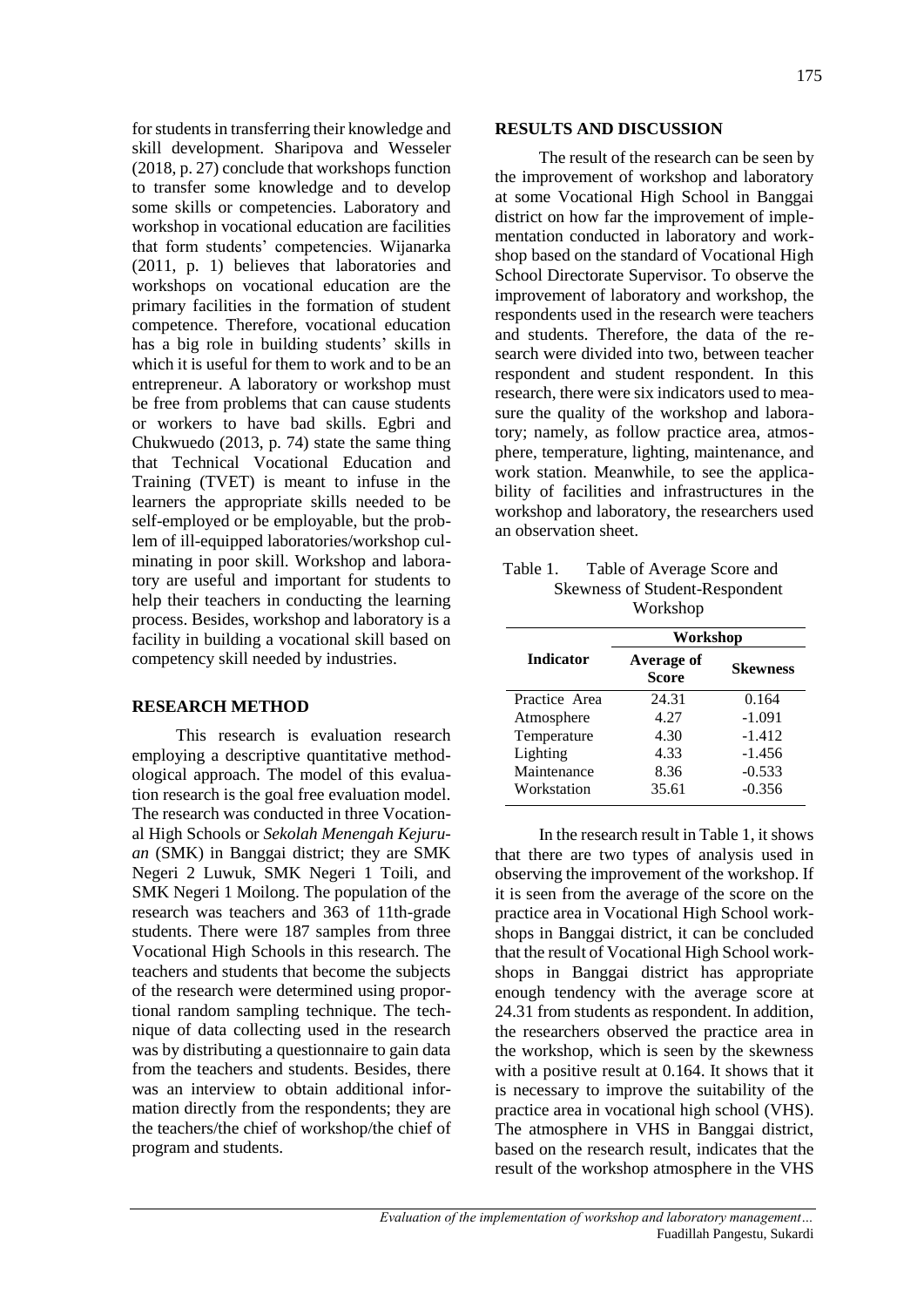in Banggai district has appropriate enough tendency if it is seen from the mean score at 4.27 from students as respondent. Besides, if it is seen from the atmosphere in the workshop, it has negative skewness at -1.091. It shows that it is good to have an atmosphere in the workshop. The temperature in Vocational High School workshops in Banggai district has appropriate enough tendency if it is seen from the average score at 4.30 from students as respondents. In addition, this research observes the improvement of the practice area in which there is negative skewness at -1.412. It shows that it is good to have temperature in the workshop.

Based on Table 1, the lighting in VHS workshops in Banggai district has appropriate enough tendency with the average score at 4.33 from students as respondents. Besides, if it is seen from the lighting in the workshop, it has a negative lighting score at -1.456. It shows that it is good to have lighting in the workshop. From the research result, the maintenance in Vocational High School workshops in Banggai district has appropriate enough tendency with the average score at 8.36 from students as respondents. In addition, if it is seen from the maintenance in the workshop, it has negative maintenance at -0.533. It shows that it is good to have maintenance in the workshop. Meanwhile, the workstation in VHS workshops in Banggai district has appropriate enough tendency with the average score at 35.61 from students as respondents. Besides, if it is seen from the workstation in the workshop, it has a negative workstation at -0.038. It shows that it is good to have a workstation in the workshop.

Table 2. Average of Score and Skewness of Student-Respondent Laboratory

|                  | Laboratory                 |                 |
|------------------|----------------------------|-----------------|
| <b>Indicator</b> | Average of<br><b>Score</b> | <b>Skewness</b> |
| Practice Area    | 41.37                      | $-0.038$        |
| Atmosphere       | 3.80                       | 0.008           |
| Temperature      | 10.50                      | $-0.356$        |
| Lighting         | 3.53                       | 0.138           |
| Maintenance      | 8.36                       | 0.247           |
| Workstation      | 24.47                      | 0.981           |

Based on the research result in Table 2, it indicates that when we analyze the indicator findings of the research in the laboratory, there are two types of analysis, namely: the average

of score and skewness, which is seen from its improvement. In accordance with the whole statements or questions on the indicators, the respondent of the research are the students. The practice area in Vocational High School laboratories in Banggai district shows that it has an appropriate enough tendency if it is seen from the average score at 41.73 of students as respondents. Besides, if it is seen from the practice area in the laboratory, which is seen from the skewness, it has a negative result with skewness at -0.038. It shows that it is good for the practice area. The atmosphere in Vocational High School laboratories in Banggai district has appropriate enough tendency if it is seen from the average score at 3.80 from students as respondents. Besides, it can be concluded that the atmosphere in the laboratory if it is seen from the skewness, it has a positive result with skewness at 0.008. It shows that it still needs further improvement in the suitability of the atmosphere in the laboratory. The temperature in Vocational High School in Banggai district has appropriate enough tendency if it is seen from the average score at 10.50 from students as respondents. Besides, it can be concluded that temperature in the laboratory if it is seen from the skewness, it has a negative result with skewness at -0.356. It shows that it is good from the temperature.

The lighting in Vocational High School laboratories in Banggai district has appropriate enough tendency if it is seen from the average score at 3.53 from students as respondents. Besides, it can be concluded that the atmosphere in the laboratory if it is seen from the skewness, it has a positive result with skewness at 0.138. It shows that it still needs further improvement from its suitability of lighting in the laboratory. The maintenance in Vocational High School laboratories in Banggai district has appropriate enough tendency if it is seen from the average score at 8.36 from students as respondents. Besides, it can be concluded that maintenance in the laboratory if it is seen from the skewness, it has a positive result with skewness at 0.247. It shows that it still needs further improvement from its suitability of maintenance in the laboratory. The workstation in Vocational High School laboratories in Banggai district has appropriate enough tendency if it is seen from the average score at 24.47 from students as respondents. Besides, it can be concluded that the workstation in the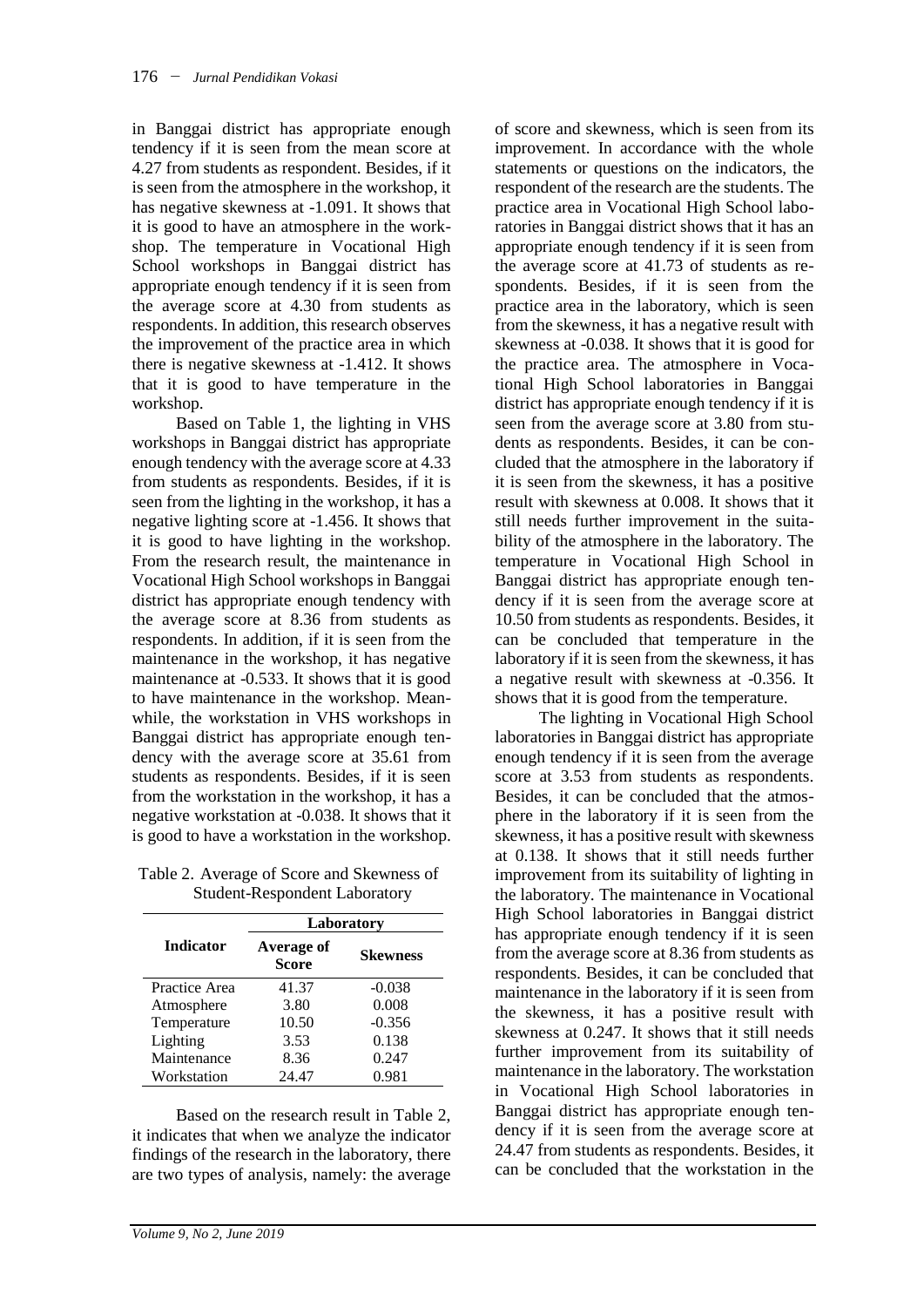laboratory if it is seen from the skewness, has a positive result with skewness at 0.981. It shows that it still needs further improvement from its suitability of workstation in the laboratory.

Table 3. Table Average of Score and Skewness of Teacher–Respondent Workshop

|                  | Workshop                   |                 |
|------------------|----------------------------|-----------------|
| <b>Indicator</b> | Average of<br><b>Score</b> | <b>Skewness</b> |
| Practice Area    | 96.83                      | $-0.568$        |
| Atmosphere       | 9.52                       | $-0.093$        |
| Temperature      | 6.48                       | $-0.299$        |
| Lighting         | 19.35                      | $-0.452$        |
| Maintanance      | 8.36                       | $-0.186$        |
| Workstation      | 49.83                      | $-0.262$        |

The research result in Table 3 shows that in analyzing the findings of the indicators in the workshop, there are two types of analysis, which are average of score and skewness that is seen from the development perspective. Based on the entire result of statements or questions on this indicator in which the respondent is the teacher, the practice area takes place on the workshop of Vocational High School in Banggai district. According to the result, it can be concluded that the result of the practice area on the workshop of Vocational High School in Banggai district has an appropriate enough tendency if it is seen from the average score 96.83 from the teacher as the respondent. Moreover, this research sees the development of the practice area in the workshop, which is seen from skewness that shows the negative results with skewness at -0.568. The result shows that the practice area is already good. The atmosphere on the workshop of Vocational High School in Banggai district based on the result can be concluded that the atmosphere on the workshop of Vocational High School in Banggai district is considered appropriate enough if it is seen from the average score at 9.52 from the teacher as respondent. In addition, this research sees the development of the atmosphere in the workshop, which is seen from skewness that shows the negative result with skewness -0.093. The result shows that the atmosphere in the workshop is good, yet it still needs further improvement of the atmosphere suitability in the workshop. The temperature on the workshop of

Vocational High School in Banggai district based on the result can be concluded that the temperature on the workshop of Vocational High School in Banggai district has an appropriate enough tendency if it is seen from the average score at 96.83 from the teacher as respondent. Furthermore, this research sees the development of the temperature in the workshop, which is seen from skewness that shows the negative result with skewness at -0.299. The result shows that the temperature in the workshop is considered good, yet it still needs further improvement of the temperature suitability in the workshop.

The lighting on the workshop of Vocational High School in Banggai district based on the result can be concluded that the result of the lighting on the workshop of Vocational High School in Banggai district has an appropriate tendency if it is seen from the average of the score at 15.78 from the teacher as respondent. Besides, this research sees the development of the lighting in the workshop, which is seen from skewness that shows the negative result with skewness -0.452. The result shows that the lighting in the workshop is considered good. The maintenance on the workshop of Vocational High School in Banggai district based on the result can be concluded that the result of the maintenance on the workshop of Vocational High School in Banggai district has an appropriate enough tendency if it is seen from the average of the score at 19.35 from the teacher as respondent. Also, in this research sees the development of the maintenance on the workshop of Vocational High School in Banggai district that is seen from skewness that shows the negative result with skewness at - 0.186. The result shows that the maintenance of the workshop is considered good. The workstation on the workshop of Vocational High School in Banggai district based on the result can be concluded that the result of the workstation on the workshop of Vocational High School in Banggai district has an appropriate enough tendency if it is seen from the average score at 49.83 from the teacher as respondent. Further, this research sees the development of the workstation on the workshop, which is seen from skewness that shows the negative result with skewness at -0.262. The result shows that the workstation in the workshop is considered good.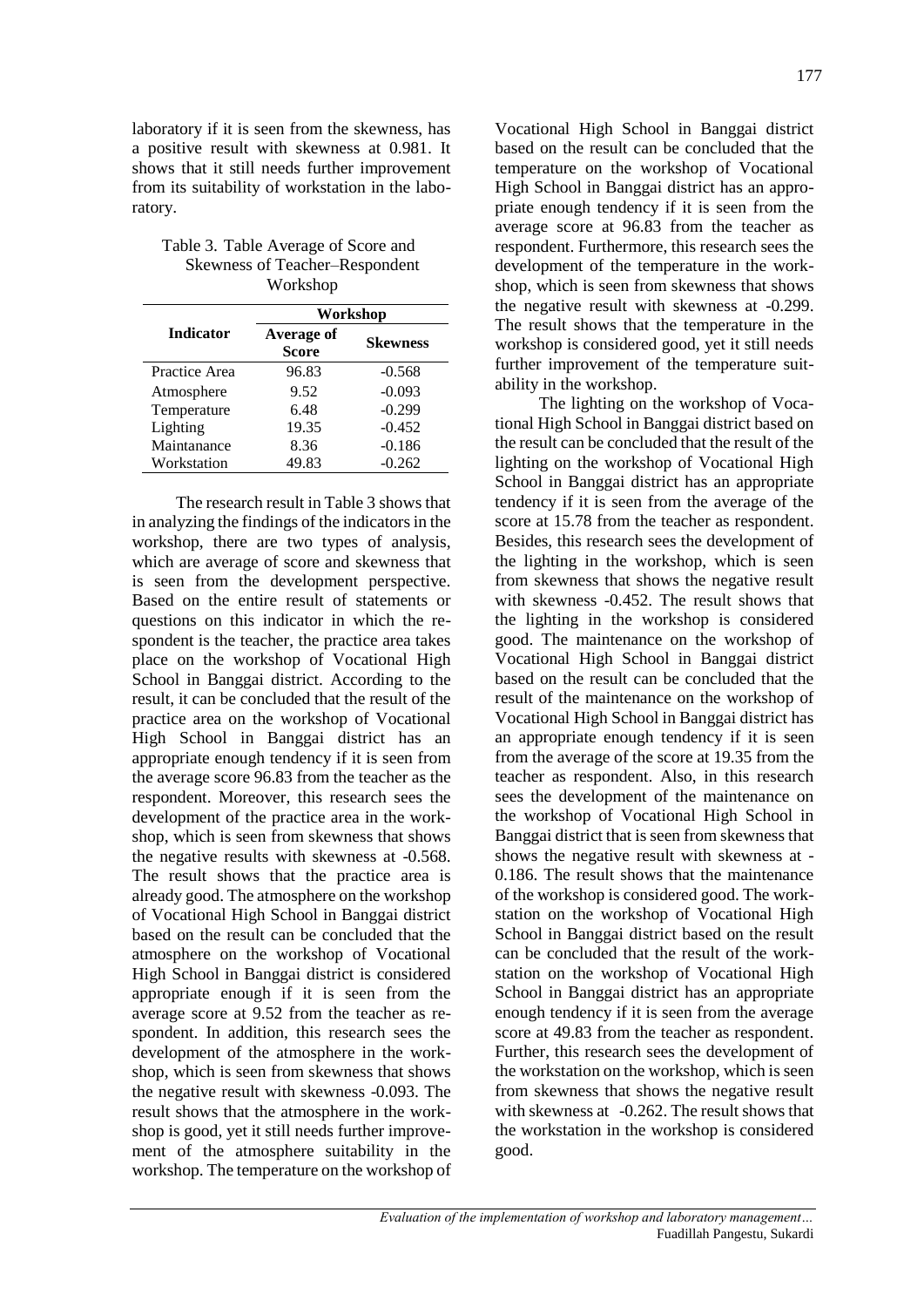| Table 4. Table Average of Score and   |
|---------------------------------------|
| <b>Skewness on Teacher-Respondent</b> |
| Laboratory                            |

|                  | Laboratory                 |                 |
|------------------|----------------------------|-----------------|
| <b>Indicator</b> | Average of<br><b>Score</b> | <b>Skewness</b> |
| Practice Area    | 120.83                     | 0.152           |
| Atmosphere       | 12.00                      | $-0.399$        |
| Temperature      | 6.47                       | $-0.671$        |
| Lighting         | 11.57                      | 0.467           |
| Maintenance      | 8.36                       | 0.159           |
| Workstation      | 47.03                      | $-0.330$        |

The result of the research in Table 4 shows that in analyzing the findings of the indicators in the laboratory, there are two types of analysis, which are average of score and skewness that is seen from the development perspective. Based on the entire result of statements and questions on the indicator in which the respondent of this research is the teacher, the practice area on the laboratory of VHS in Banggai district has an appropriate enough tendency if it is seen from the average score at 120.83 from the teacher as respondent. Moreover, this research sees the development of the practice area on the laboratory seen from skewness that shows the positive result with skewness 0.152. The result shows that it still needs further improvement in the practice area suitability in the laboratory. The atmosphere in the laboratory of VHS in Banggai district, based on the result, the atmosphere in the laboratory of VHS in Banggai district has an appropriate enough tendency if it is seen from the average of the score at 12.00 from the teacher as respondent. In addition, this research sees the development of the atmosphere in the laboratory that is seen from skewness that shows the negative result with skewness at -0.399. The result shows that the atmosphere in the laboratory is considered as good. The temperature in the laboratory of VHS in Banggai district based on the result can be concluded that the temperature results in the laboratory of VHS in Banggai district have an appropriate enough tendency if it is seen from the average score at 6.47 from the teacher as respondent. Furthermore, this research sees the development from the temperature on the laboratory that is seen from skewness that shows the negative result with skewness at -0.671. The result shows that the temperature in the laboratory is considered good.

good in the laboratory.

tional High School in Banggai district has an appropriate enough tendency if it is seen from the average score at 12.27 from the teacher as respondent. Further, this research sees the development of the lighting on the laboratory that is seen from skewness that shows the positive result with skewness at 0.467. The result shows that it still needs further improvement in the suitability of the lighting in the laboratory. The maintenance in the laboratory of Vocational High School in Banggai district based on the result it can be concluded that it has an appropriate enough tendency if it is seen from the average score at 11.57 from the teacher as respondent. Besides, this research sees the development of the maintenance in the laboratory that is seen from skewness that shows the positive result with skewness at 0.159. The result shows that it still needs further improvement in the maintenance suitability in the laboratory. Also, this research sees the development of the maintenance in the laboratory that is seen from skewness that shows the positive result with skewness at 0.159. The result shows that it still needs further improvement in the maintenance suitability in the laboratory. Workstation in the laboratory of Vocational High School in Banggai district based on the result can be concluded that the result of the work station in the laboratory of Vocational High School in Banggai district has an appropriate enough tendency if it is seen from the average of the score at 47.03 from the teacher as respondent. Furthermore, this research sees the development of workstations in the laboratory that is seen from skewness that shows the negative result with skewness -0.330. The result shows that the workstation is considered

The lighting in the laboratory of Voca-

| Table 5. Table Average of Score and skewness |
|----------------------------------------------|
| of Student-Respondent Workshop and           |
| Lohonotomy                                   |

| Laborator y |                            |                 |
|-------------|----------------------------|-----------------|
| X1          | Average of<br><b>Score</b> | <b>Skewness</b> |
| Workshop    | 81.19                      | $-0.229$        |
| Laboratory  | 96.64                      | 0.393           |

Based on Table 5, the average score of the students' achievement is 81.19. It figures out that the workshop is appropriate enough and the skewness score is at -0.229, which figures out that it still needs improvement on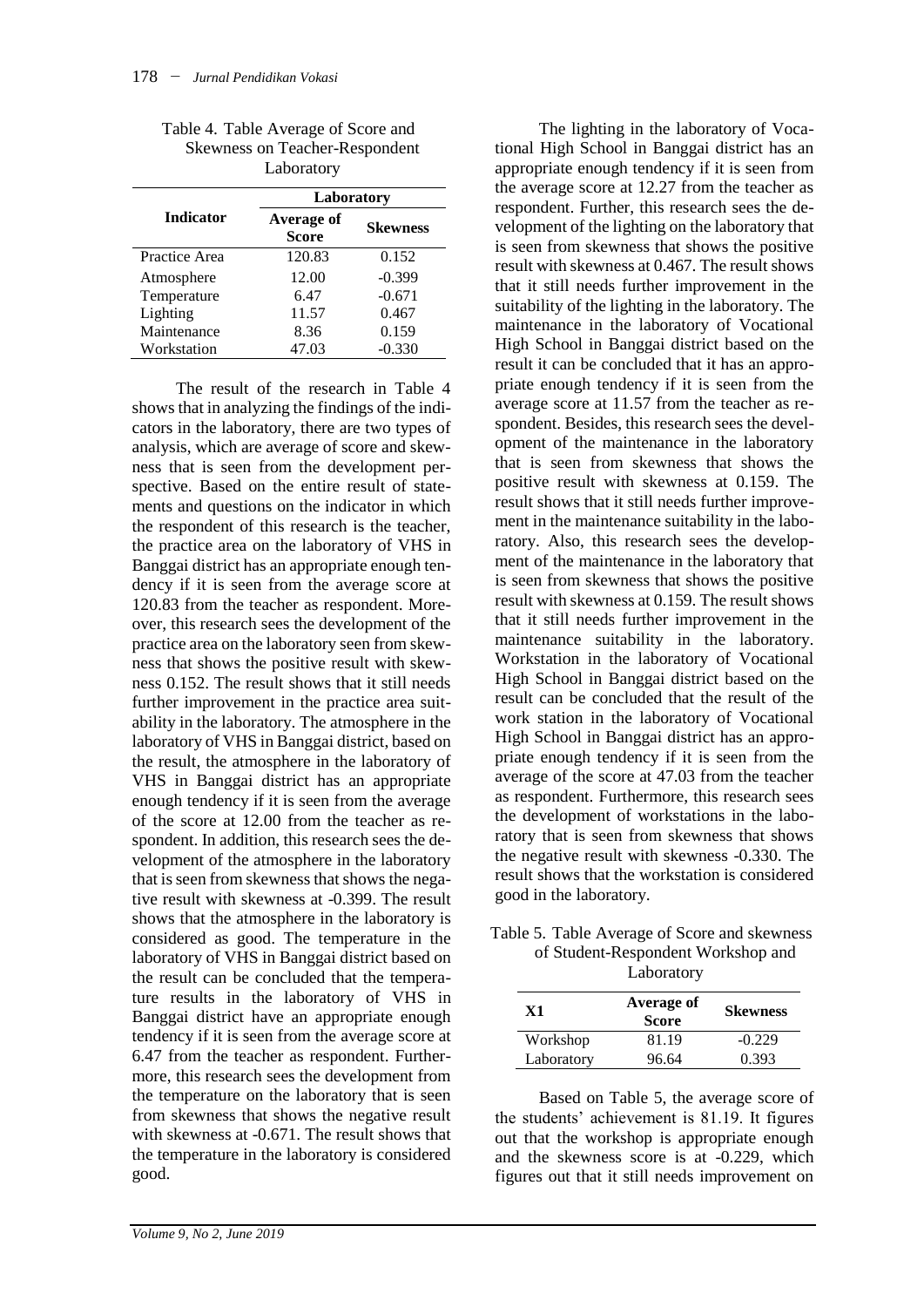five indicators, including atmosphere, temperature, lighting, maintenance, and workstation, to create proper and adequate workshop that meets the main standards in developing good and adequate workshop also tools necessity or supportive building in the continuity of workshop and laboratory for the students in practicing. In creating a good workshop, there are six indicators that become the basic standard to refer to a good workshop, according to the Directorate of Vocational Education stated in a book entitled *Modernisasi Bengkel Laboratorium Abad 21.* Furthermore, according to the Regulation of the Minister of National Education No. 40 of 2008 on the standard of facilities and infrastructure for Vocational Secondary School/Vocational Madrasah Aliyah (SMK/ MAK), a school, especially Vocational High School (VHS), must provide adequate workshop or practice area so that it makes the students feel comfortable when they are practicing. A workshop is a place where the students are gaining professional vocation skills so that they are ready to work by exploiting their in-line skills with the competence in industrial and entrepreneurship world. In fact, workshops and laboratories on Vocational High School are the facilities and places that support the main teaching-learning activity in developing their skills. Ismara and Prianto (2017, pp. 206–207) claim that a workshop or laboratory is a place that supports the training activity and a place to elevate skills, in order to develop the comprehension and skills that suit the areas of expertise. It also has a function as a place that provides completeness of the theoretical learning that has been accepted so that both theory and practice are not two separate things, but integrated one another. Based on the data in Table 5, the workshop is being analyzed by using goal free evaluation model that the emerging weaknesses to achieve the main goal that is seen in this model. According to the students, the workshop still needs further improvement so that it can be a good and comfortable place for the students. The inadequacy of the workshop management implementation on Vocational High School has become the consideration in the future in order to meet the criteria as a good and comfortable workshop for the students in practicing that refers to the standard from the Directorate of Vocational Education and a workshop that becomes the replica of the industrial world.

Laboratory, based on the average score at 96.64, is considered appropriate enough. Skewness 0.393 figures out that the laboratory still needs further improvement on two indicators, which are practice area and temperature, to develop proper and adequate, in addition to the tools necessity or supportive building, which support the continuity of the laboratory for the students in practicing. There are six indicators of the appropriate laboratory that become the reference from the Directorate of Vocational Education, as stated on a book entitled *Modernisasi Bengkel Laboratorium Abad* 21 and the Regulation of the Minister of National Education No. 40 of 2008 on the standard of facilities and infrastructure for Vocational Secondary School/Vocational Madrasah Aliyah. A laboratory is a place where the students doing some experiments and improving their skills, in this case, is the theory that has been taught. The laboratory is also being designed in such a way to become a place where the students can improve their skills optimally that meet industrial needs. Martono et al. (2018, p. 60) define that vocational high school should conduct synchronization of their laboratory with the industrial condition, so that the students can practice by using suitable system that is used in the industry and it is expected that the competence of Vocational High School graduate is relevant with the industrial needs. Based on the data on Table 5 in which the workshop is being analyzed by using goal free evaluation model that the emerging weaknesses to achieve the main goal that is seen on this model. According to the students, the laboratory still needs further improvement so that it can be a good and comfortable place for the students.

Table 6. Table Average of Score and Skewness of Teacher–Respondent Workshop and Laboratory

| X1         | Average of<br><b>Score</b> | <b>Skewness</b> |
|------------|----------------------------|-----------------|
| Workshop   | 197.78                     | $-0.433$        |
| Laboratory | 209.03                     | 0.36            |

Based on the result of the research in Table 6, in which the teacher as the respondent, the average score of the workshop at 197.78 is considered as appropriate enough, and skewness at -0.433 on both tools necessity or the supportive building for the teacher to teach the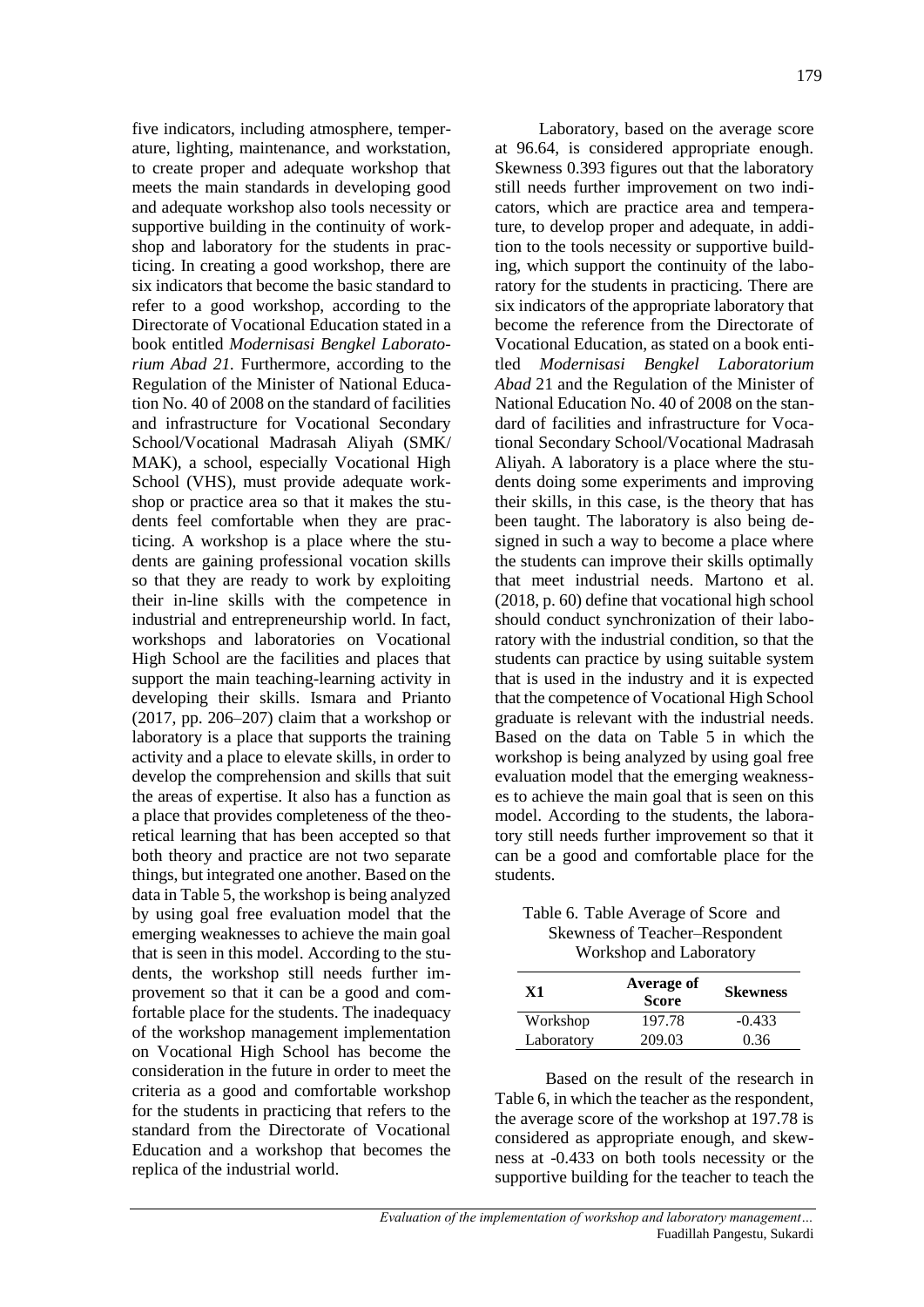students to practice their skill that covers six indicators that become the basic standard to refer a good workshop according to the Directorate of Vocational Education. A workshop is a place where the students gain professional vocation skills so that they are ready to work by exploiting their in-line skills with the competence in industrial and entrepreneurship world. The workshop, from the result above, if it is being analyzed by using goal free evaluation model that the emerging weaknesses to achieve the main goal that is seen on this model. According to data in Table 6, the workshop still has some weaknesses in order to meet the criteria of a good workshop as a place to improve not only the vocation skills but also to produce good quality goods which can be sold and become the students' provision to become an entrepreneur. Ghufron et al. (2018, p. 1) state that a workshop is not only just a place to conduct an experiment, but also a place to conduct serious tasks that have a real product. The inadequacy of the workshop management implementation on Vocational High School has become the consideration in the future in order to meet the criteria as a good and comfortable workshop for the teacher in teaching that refers to the standard form of the Directorate of Vocational Education and a workshop that become the replica of the industrial world.

Laboratory, based on the average score at 209.03, is considered as appropriate enough, and skewness at 0.36 still needs further improvement on three indicators, which are atmosphere, temperature, and workstation from the tools necessity or supportive building that support the continuity of the laboratory for the teacher in teaching. A good laboratory in this research has six indicators that refer to the criteria from the Directorate of Vocational Education. The role of a laboratory on Vocational High School is a place in which the teacher implements scientific teaching-learning activity with the students. Suyanta et al. (2018, p. 83) also define that laboratory is a place to conduct scientific research, experiment, measurement, or scientific training. The laboratory, based on the result, if it is analyzed by using a goal free evaluation model, the inadequacy that emerges to achieve the main purpose is the thing that is seen from the model. Based on Table 6, the laboratory is considered as appropriate enough, yet it still has some inadequacy, and it still needs further improve-

ment to meet the criteria of good and comfortable laboratory for the teacher to implement teaching-learning activity. The inadequacy of the laboratory management implementation on Vocational High School has become the consideration in the future in order to meet the criteria as a good and comfortable workshop for the teacher in teaching that refers to the standard form of the Directorate of Vocational Education and a workshop that becomes the replica of the industrial world.

Table 7. Table Average of Score the Facilities and Infrastructure Suitability in Workshop and Laboratory

| X1         | Average of<br><b>Score</b> | <b>Skewness</b> |
|------------|----------------------------|-----------------|
| Workshop   | 250.20                     | 0.549           |
| Laboratory | 252.80                     | $-1.694$        |

Based on the research result in Table 7, the average score at 250.20 is considered appropriate enough. Meanwhile, if it is seen from the skewness at 0.549, the suitability of facilities and infrastructure according the Directorate of Vocational Education still needs further improvement on nine standards, covering building standard, door standard, partition standard, hearing-comfort standard, vent and heat standard, disaster mitigation standard, energy efficiency standard, and additional facilities standard in developing good and proper workshop. In addition, not only the tools necessity, but also the supportive building that supports the workshop continuity for the teacher in teaching and the students in their practice covering 16 indicators that become the basic standard that should be noticed by the workshop and laboratory manager. A workshop is a place where the teacher implements the teaching-learning process, and the students are practicing to obtain professional vocation skills so that they are ready to work by exploiting their in-line skills with the competence in the industrial and entrepreneurship world. The workshop at three different Vocational High School (VHS) in Banggai district consists of 10 study programs. Based on the data, if it is being analyzed by using goal free evaluation model, it only focuses on the weaknesses, not the main purpose, that emerges when the program is being implemented. Based on the data in Table 7, those 10 study programs have a workshop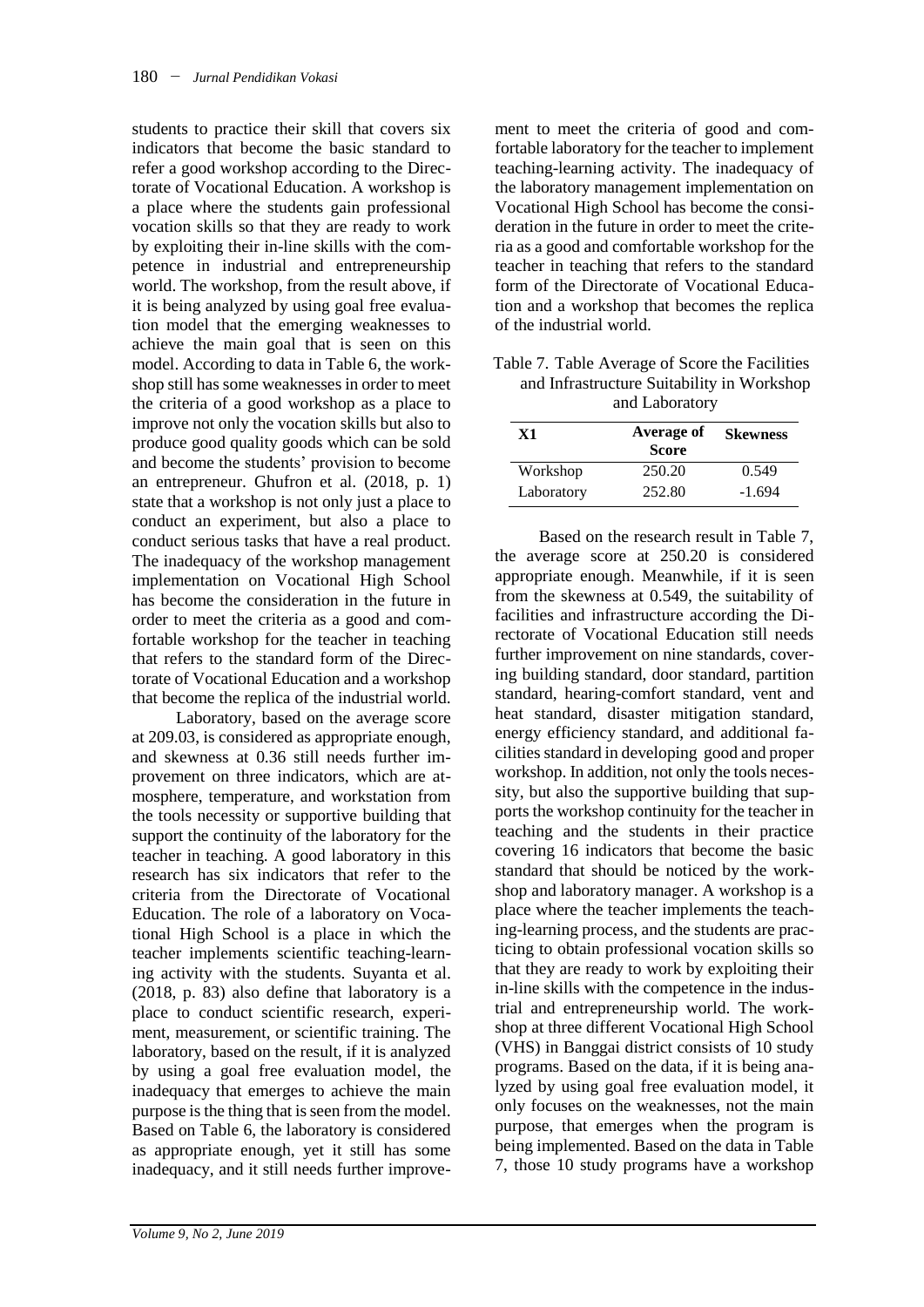that still needs further improvements in developing a good and comfortable workshop to facilitate the teacher in teaching and the students to easily improve their vocation skills without any burden which can be emerged from the condition of the workshop.

Based on the research result in Table 7, the average score achievement at 252.80 of the suitability of the facilities and infrastructure in the laboratory, according to the Directorate of Vocational Education, is considered appropriate enough. Meanwhile, if it is seen from the skewness at 1.649, the laboratory is considered good, yet it still needs further improvement on eight out of 16 indicators which cover the building standard, partition standard, sightcomfort standard, energy efficiency standard and additional facilities standard. If it is seen in creating good and proper laboratory and the necessity of the tools, also the supportive building that support the workshop continuity for the teacher in implement teaching-learning activity and the students in their practice, there are 16 indicators that become the basic standard according to the Directorate of Vocational Education that should be noticed by the workshop and laboratory manager.

The laboratory facilities and infrastructure on Vocational High School have a role as a place that makes the teacher who implements the teaching-learning activity and the students who are practicing their skills obtain professional vocation skills so that they are ready to work by exploiting their in-line skill with the competence in industrial and entrepreneurship world. Susanto and Sudira (2016, p. 57) state it is important to have the practice facilities and infrastructure in order to build the students' competency in vocational education. The laboratory at three different Vocational High School (VHS) in Banggai district consists of five study programs. Based on the data, if it is being analyzed by using goal free evaluation model, it only focuses on the weaknesses, not the main purpose, that emerges when the program is being implemented. Based on the data skewness -1.694 in Table 7, those five study programs have a laboratory that still needs some improvements in order to meet the criteria of good and comfortable laboratory to facilitate the teacher in teaching and the students to easily improve their vocation skills without any burden which can be emerged from the condition of the laboratory.

#### **CONCLUSION**

Based on the result of the research and the discussion, the workshop on Vocational High School (VHS) in Banggai district, according to students as respondents, still needs further improvement on the practice area to create proper and adequate workshop that meets the main standards in developing good and comfortable in order to achieve the main goal of workshop itself. Meanwhile, according to the teacher–respondent, the workshop is already proper and good. The laboratory on VHS in Banggai district is considered appropriate enough, yet it still needs further improvement to create a proper and adequate workshop that meets the main standards in developing a good and comfortable workshop in order to achieve the main goal of the workshop itself. The laboratory on VHS in Banggai district still needs further improvement if it is seen from four indicators which are atmosphere, lighting, maintenance, and workstation from studentrespondents. Meanwhile, the laboratory on VHS in Banggai district still needs further improvement if it is seen from three indicators, which are the practice area, lighting, and maintenance from teacher-respondent.

The suitability of workshop facilities and infrastructure on VHS in Banggai district that the suitability of the facilities and infrastructure from the entire 10 study programs on VHS in Banggai district still needs further improvement if it is seen from nine out of 16 indicators which are the building standard, door standard, partition standard, hearing-comfort standard, vent and heat standard, disaster mitigation standard, energy efficiency standard, and additional facilities standard.

The suitability of workshop facilities and infrastructure figure out, if it is seen from 16 indicators, that the suitability of the facilities and infrastructure from the entire five study programs on VHS in Banggai district still needs further improvement if it is seen from eight indicators, including building standard, partition standard, sight-comfort standard, disaster mitigation standard, tools and machine standard, energy efficiency standard, and additional facilities standard. The conditions become the implication for the entire school elements to continuously coordinate between the school manager in forming good workshop and laboratory that meets the standard according to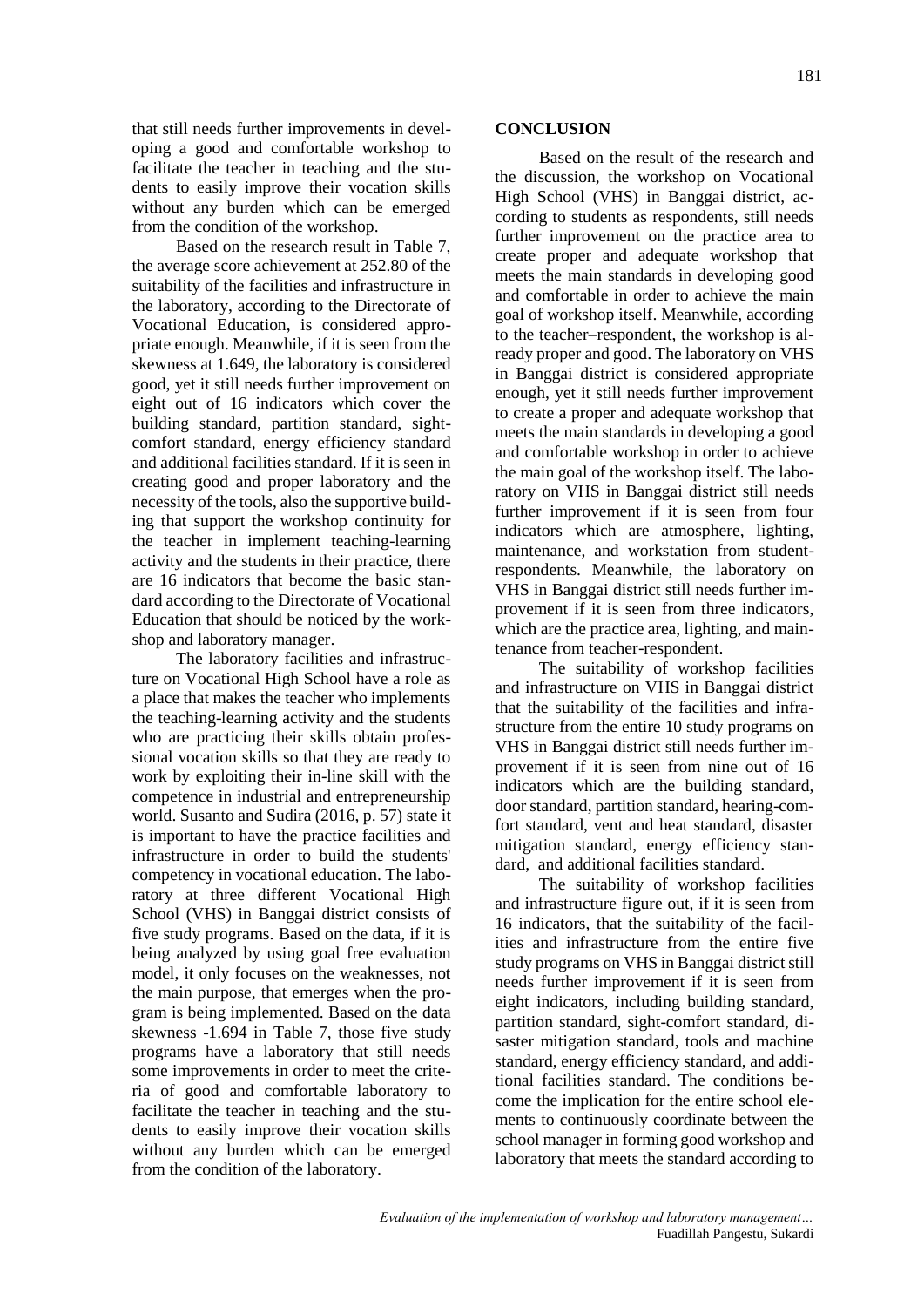the Directorate of Vocational Education and the Regulation of the Minister of National Education No. 40 of 2008.

## **REFERENCES**

- Anindo, J., Mugambi, M. M., & Matula, P. D. (2016). Training equipment and acquisition of employable skills by trainees in public technical and vocational education and training institutions in Nairobi County, Kenya. *International Journal of Advanced Research in Education & Technology (IJARET)*, *3*(4), 103–110. Retrieved from http://ijaret.com/wp-content/them es/felicity/issues/vol3issue4/mugambi.p df
- Bakri, A., & Zakaria, I. H. (2018). Uplifting the function of maintenance management towards sustainable performance of laboratory and workshop in TVET institutions. *The Journal of Social Sciences Research*, *6*(Special Issue), 153–160. https://doi.org/10.32861/jssr. spi6.153.160
- Baryamureeba, V., & Karukuza, W. (2014). The role of TVET in building regional economies. *International Journal of Vocational Education and Training*, *22*(1), 7–15. Retrieved from http:// hdl.voced.edu.au/10707/430424
- Benešová, A., & Tupa, J. (2017). Requirements for education and qualification of people in industry 4.0. *Procedia Manufacturing*, *11*, 2195–2202. https:// doi.org/10.1016/J.PROMFG.2017.07.3 66
- Durmus, A., & Dağlı, A. (2017). Integration of vocational schools to industry 4.0 by updating curriculum and programs+. *International Journal of Multidisciplinary Studies and Innovative Technologies*, *1*(1), 1–3. Retrieved from https://dergipark.org.tr/ tr/download/article-file/372843
- Dwiyanti, V., Ana, A., & Widianingsih, I. (2018). Industrial education impact on vocational student social skills. *Innovation of Vocational Technology Education*, *14*(2), 98–103. https:// doi.org/10.17509/invotec.v14i2.14362
- Egbri, J. N., & Chukwuedo, S. (2013). Reengineering technical vocational education and training (TVET) in Nigeria through school-industry collaboration for capacity building. *Nigerian Vocational Association Journal*, *18*(1), 74–82.
- Estriyanto, Y., Kersten, S., Pardjono, P., & Sofyan, H. (2017). The missing productive vocational high school teacher competency standard in the Indonesian education system. *Journal of Technical Education and Training*, *9*(1), 26–44. Retrieved from https://publisher. uthm.edu.my/ojs/index.php/JTET/articl e/view/1499
- Fitriani, K. (2014). Pengaruh motivasi, prestasi belajar, status sosial ekonomi orang tua dan lingkungan sekolah terhadap minat melannjutkan pendidikan ke perguruan tinggi pada siswa kelas XII Akuntansi SMK Negeri 1 Kendal. *Economic Education Analysis Journal*, *3*(1), 152– 159. Retrieved from https://journal. unnes.ac.id/sju/index.php/eeaj/article/vi ew/4229
- Ghufron, A., Suwarna, S., Sudiyatno, S., Sunarto, S., Andayani, S., Setiadi, B. R., & Ismara, I. (2018). *Modernisasi bengkel dan laboratorium kejuruan abad 21*. Jakarta: Directorate of Vocational Education, Directorate General of Primary an Secondary Education, Ministry of Education and Culture. Retrieved from http://psmk. kemdikbud.go.id/konten/4232/modernis asi-bengkel-dan-laboratorium-kejuruanabad-21
- Hadi, M. Y. A., Hassan, R., Razzaq, A. R. A., & Mustafa, M. Z. (2015). Application of thinking skills in career: A survey on technical and vocational education training (TVET) qualification semiprofessional job duties. *Procedia - Social and Behavioral Sciences*, *211*, 1163–1170. https://doi.org/10.1016/ J.SBSPRO.2015.11.155
- Ismara, I., & Prianto, E. (2017). *Bagaimanakah agar laboratorium dan bengkel pendidikan vokasi menjadi nyaman, selamat dan sehat?* Yogyakarta: UNY Press. Retrieved from http://psmk.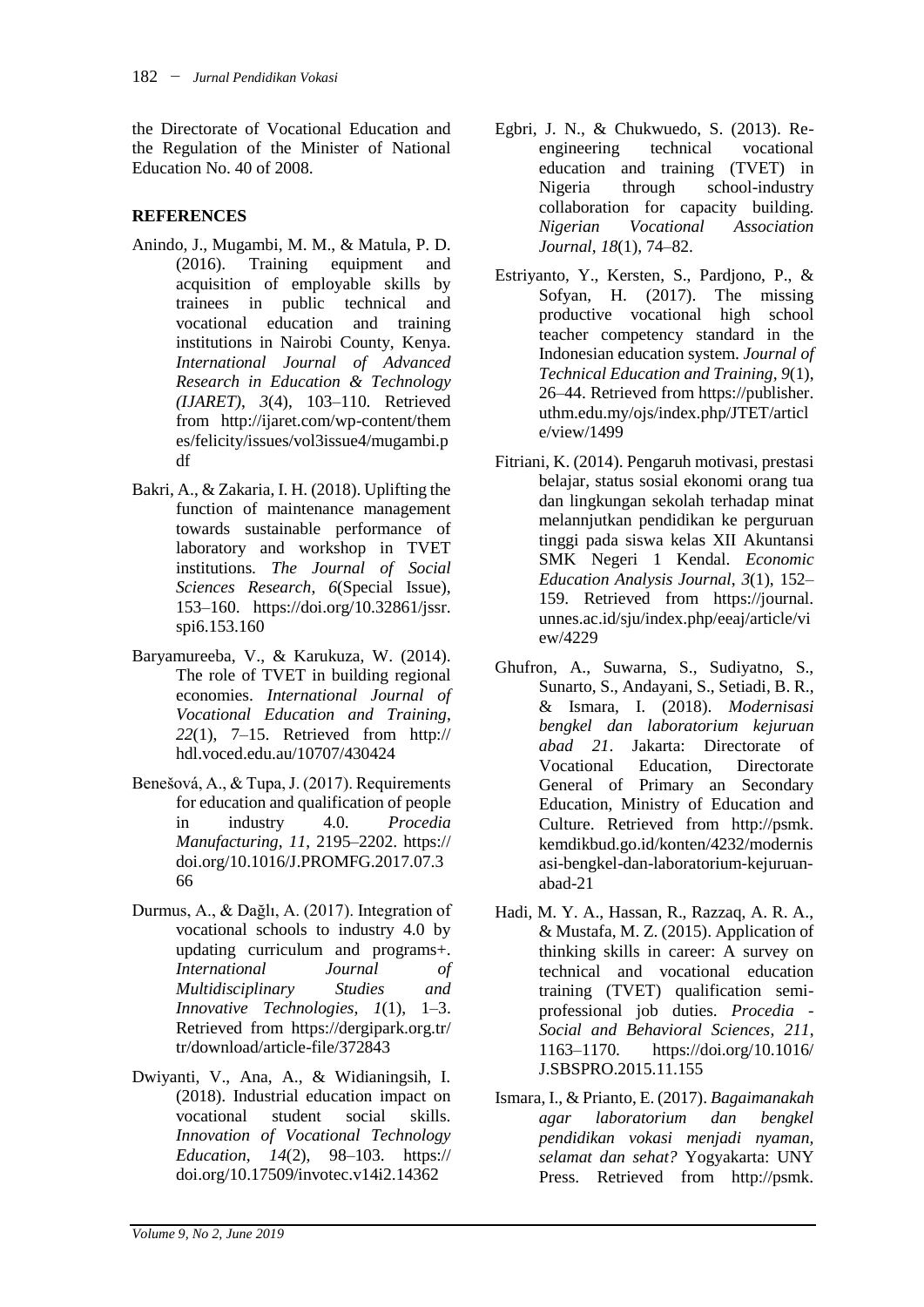kemdikbud.go.id/konten/2705/bagaima na-agar-laboratorium-dan-bengkelpendidikan-vokasi-menjadi-nyamanselamat-dan-sehat

- Janis, I., & Alias, M. (2017). A systematic literature review: Human roles, competencies and skills in industry 4.0. In *Proceeding of Asia International Multidisciplinary Conference 2017* (pp. 1052–1072). Johor Bahru: Universiti Teknologi Malaysia. https://doi.org/ 10.15405/epsbs.2018.05.84
- Law of Republic of Indonesia No. 20 of 2003 on National Education System (2003).
- Lucas, B., Spencer, E., & Claxton, G. (2012). How to teach vocational education: A theory of vocational pedagogy. London: City & Guilds Centre for Skills Development. Retrieved from https:// www.educationinnovations.org/sites/de fault/files/How-to-teach-vocationaleducation.pdf
- Majumdar, S. (2012). Integrating sustainable development in TVET curriculum. In *The 11th UNESCO-APEID International Conference* (pp. 1–14). Bangkok: UNESCO Bangkok. Retrieved from https://www.voced.edu. au/content/ngv%3A54369
- Martono, T., Saputro, H., Wahyono, B., Laksono, P. W., & Isnantyo, F. D. (2018). *Optimalisasi kompetensi lulusan SMK dalam industri/teknologi terapan*. Jakarta: Directorate of Vocational Education, Directorate General of Primary an Secondary Education, Ministry of Education and Culture. Retrieved from http://psmk.kemdikbud. go.id/konten/4121/optimalisasikompetensi-lulusan-smk-dalamindustri-teknologi-terapan
- Oviawe, J. I., Uwameiye, R., & Uddin, P. S. O. (2017). Bridging skill gap to meet technical, vocational education and training school-workplace collaboration in the 21st century. *International Journal of Vocational Education and Training Research*, *3*(1), 7–14. https:// doi.org/10.11648/j.ijvetr.20170301.12
- Regulation of the Minister of Education and Culture No. 34 of 2018 on the national

standard of education in vocational secondary school (2018). Republic of Indonesia. Retrieved from http://www. smkn3bandung.sch.id/wp-content/ uploads/2018/12/Permen-34-Tahun-2018-Websiteedukasi.com-1.pdf

- Regulation of the Minister of National Education No. 40 of 2008 on the standard of facilities and infrastructure for Vocational Secondary School/ Vocational Madrasah Aliyah (2008). Republic of Indonesia.
- Sajidan, S., Baedhowi, B., Triyanto, T., Totalia, S. A., & Masykuri, M. (2018). *Peningkatan proses pembelajaran dan penilaian pembelajaran abad 21 dalam meningkatkan kualitas pembelajaran SMK*. Jakarta: Directorate of Vocational Education, Directorate General of Primary an Secondary Education, Ministry of Education and Culture.
- Samani, M. (2018). Vocational education in the era of Industry 4.0: An Indonesia sase. In *Proceedings of the International Conference on Indonesian Technical Vocational Education and Association (APTEKINDO 2018)* (pp. 45–47). Paris, France: Atlantis Press. https:// doi.org/10.2991/aptekindo-18.2018.10
- Sharipova, N., & Wesseler, M. (2018). Strengthening the innovative potential of project-based learning for TVET: The USPECH experience. In *Technical and Vocational Education and Training* (Vol. 28, pp. 27–42). Springer Nature. https://doi.org/10.1007/978-3-319- 73093-6\_3
- Slamet, S. (2010). Identifikasi sarana prasarana dan kondisi peralatan praktik mekanik otomotif SMK swasta di daerah polisi wilayah Bojonegoro dan Madiun. *Teknologi Dan Kejuruan: Jurnal Teknologi, Kejuruan Dan Pengajarannya*, *33*(1), 107–120. https:// doi.org/10.17977/TK.V33I1.3092
- Susanto, R., & Sudira, P. (2016). Evaluasi sarana dan prasarana praktik teknik komputer dan jaringan di SMK Kabupaten Sukoharjo. *Jurnal Pendidikan Vokasi*, *6*(1), 54–65. https://doi.org/10.21831/jpv.v6i1.8115